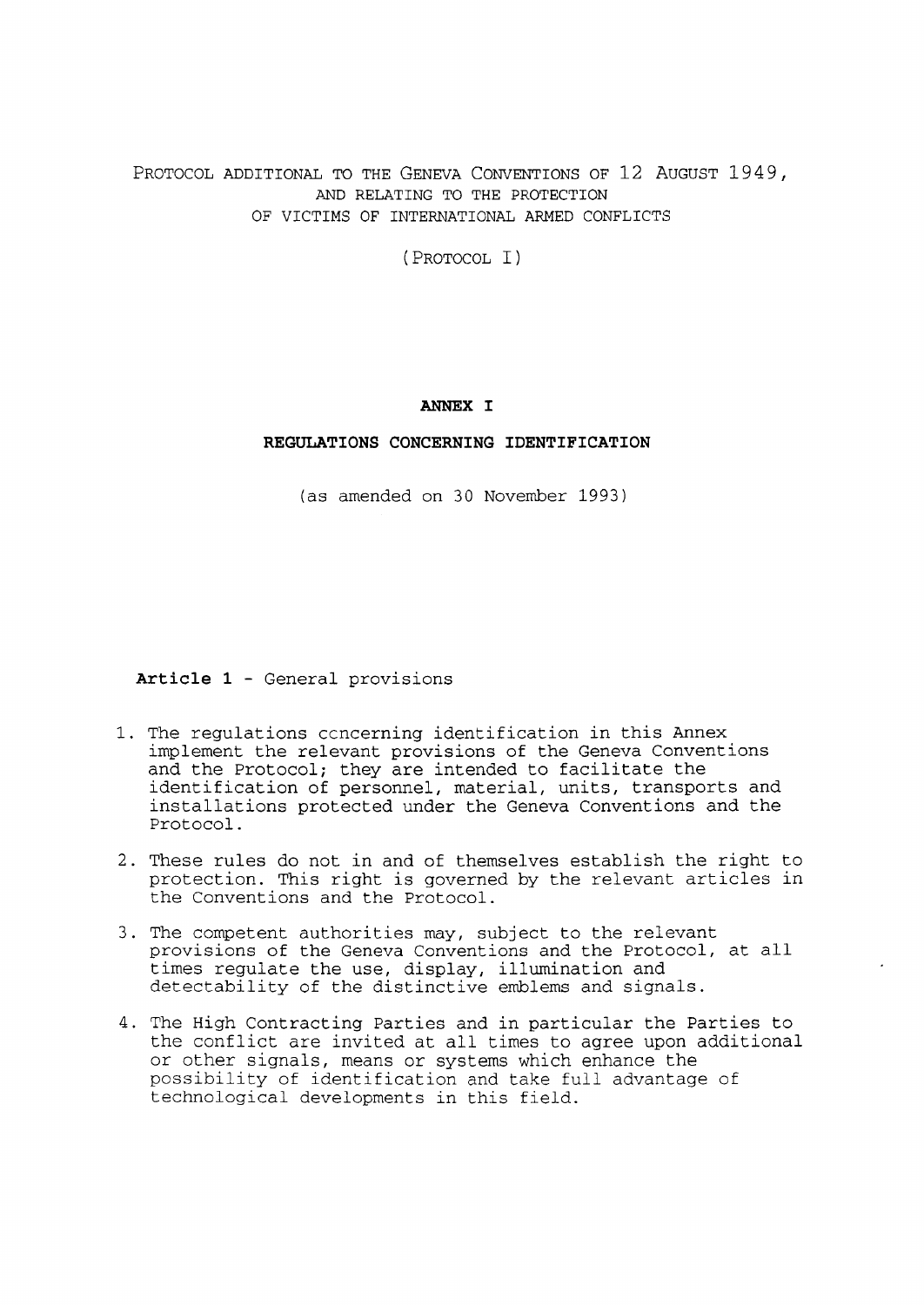#### CHAPTER I - IDENTITY CARDS

## **Article 2 -** Identity card for permanent civilian medical and religious personnel

- 1. The identity card for permanent civilian medical and religious personnel referred to in Article 18, paragraph 3, of the Protocol should:
	- (a) bear the distinctive emblem and be of such size that it can be carried in the pocket;
	- (b) be as durable as practicable;
	- (c) be worded in the national or official language and, in addition and when appropriate, in the local language of the region concerned;
	- (d) mention the name, the date of birth (or, if that date is not available, the age at the time of issue) and the identity number, if any, of the holder;
	- (e) state in what capacity the holder is entitled to the protection of the Conventions and of the Protocol;
	- (f) bear the photograph of the holder as well as his signature or his thumbprint, or both;
	- (g) bear the stamp and signature of the competent authority;
	- (h) state the date of issue and date of expiry of the card;
	- (i) indicate, whenever possible, the holder's blood group, on the reverse side of the card.
- 2. The identity card shall be uniform throughout the territory of each High Contracting Party and, as far as possible, of the same type for all Parties to the conflict. The Parties to the conflict may be guided by the single-language model shown in Figure 1. At the outbreak of hostilities, they shall transmit to each other a specimen of the model they are using, if such model differs from that shown in Figure 1. The identity card shall be made out, if possible, in duplicate, one copy being kept by the issuing authority, which should maintain control of the cards which it has issued.
- 3. In no circumstances may permanent civilian medical and religious personnel be deprived of their identity cards. In the event of the loss of a card, they shall be entitled to obtain a duplicate copy.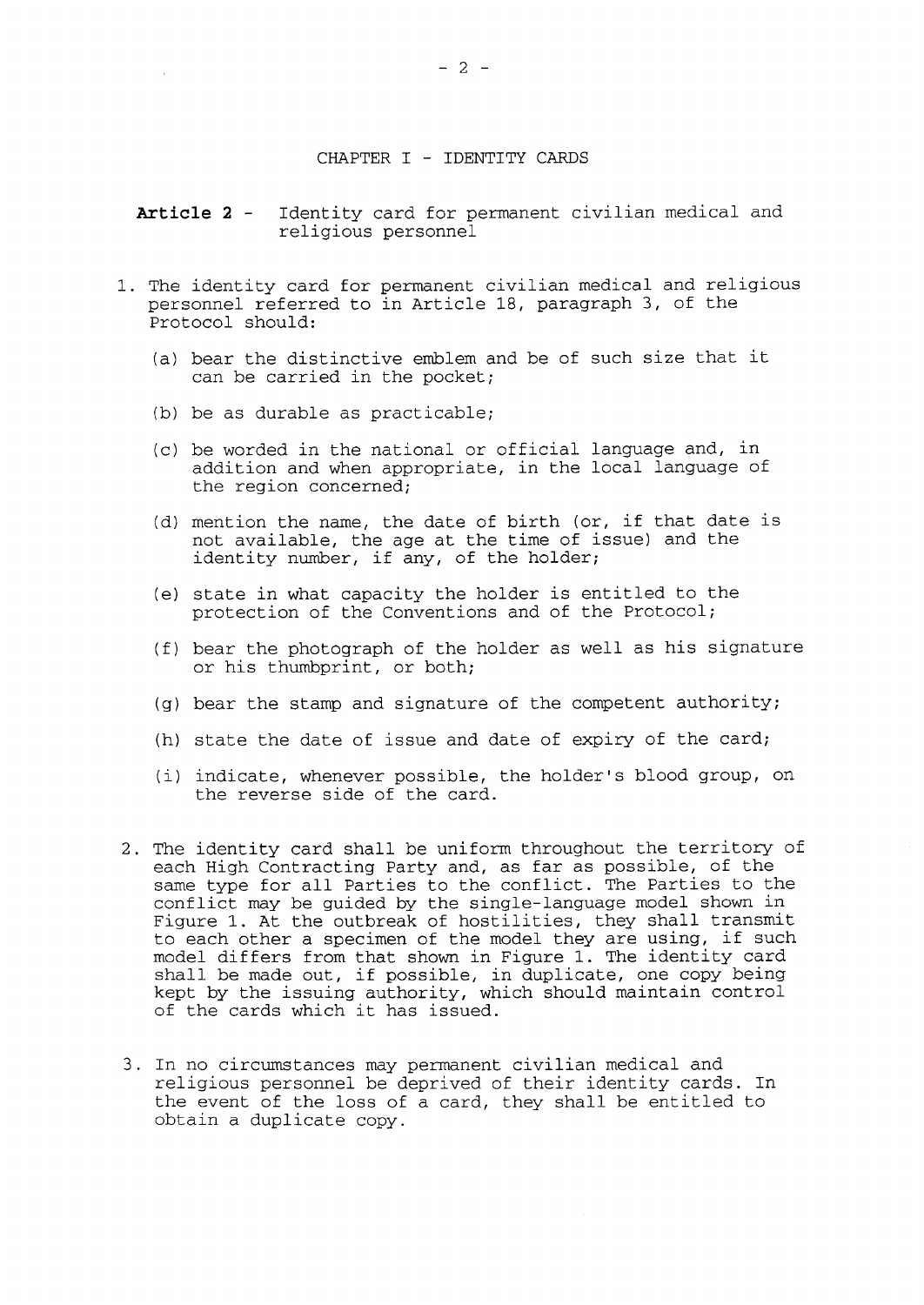**Article 3 -** Identity card for temporary civilian medical and religious personnel

- 1. The identity card for temporary civilian medical and religious personnel should, whenever possible, be similar to that provided for in Article 2 **of** these Regulations. The Parties to the conflict may be guided by the model shown in Figure 1.
- 2. When circumstances preclude the provision to temporary civilian medical and religious personnel of identity cards similar to those described in Article 2 of these Regulations, the said personnel may be provided with a certificate signed by the competent authority certifying that the person to whom it is issued is assigned to duty as temporary personnel and stating, if possible, the duration of such assignment and his right to wear the distinctive emblem. The certificate should mention the holder's name and date of birth (or if that is not available, his age at the time when the certificate was issued), his function and identity number, if any. It shall bear his signature or his thumbprint, or both.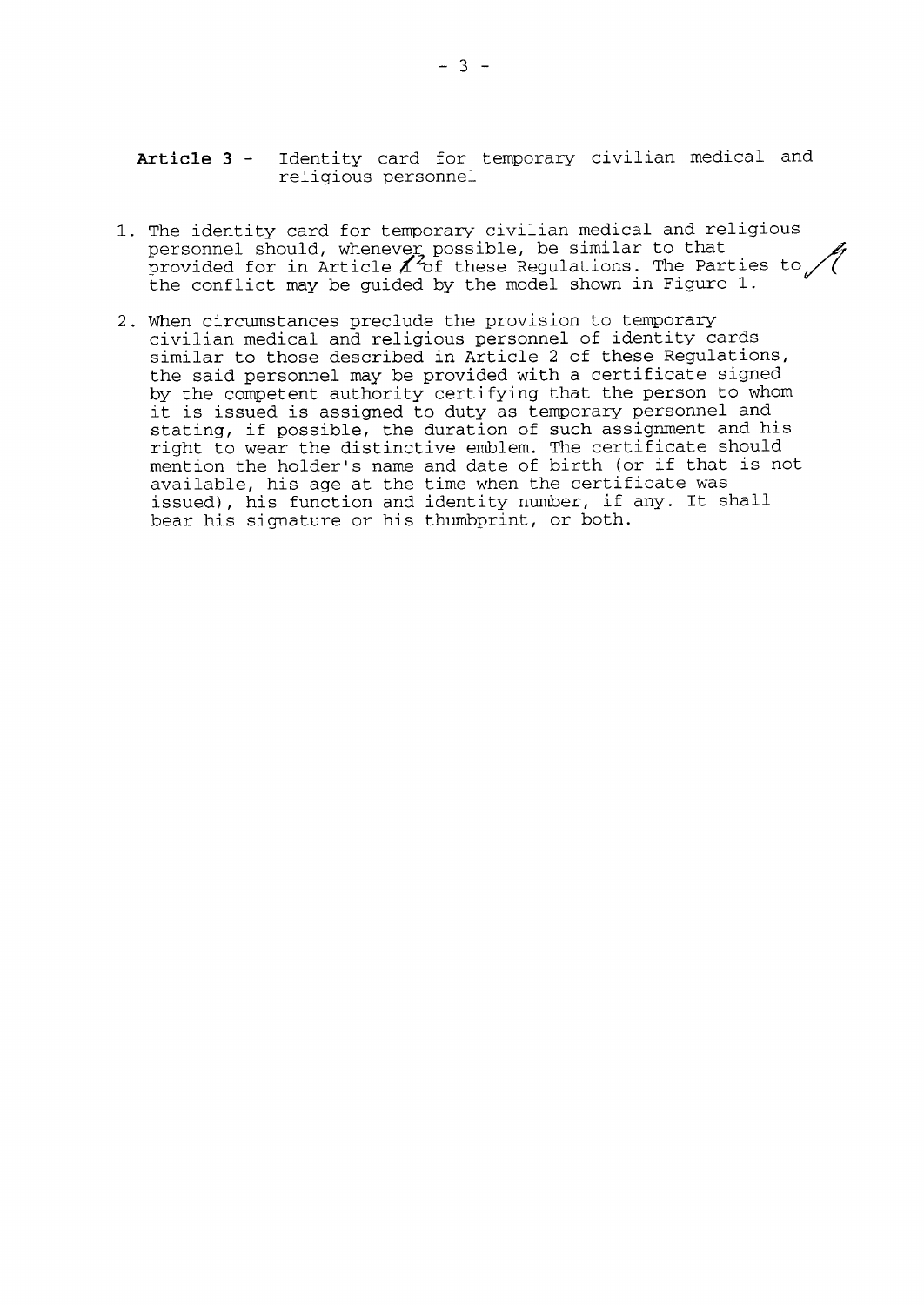(space reserved for the name of the country and authority issuing this card) **IDENTITY CARD** FRONT<br>
(space reserved for the name<br>
of the country and authority<br>
issuing this card)<br>
IDENTITY CARD<br>
for PERMANENT civilian medical<br>
ersonnel<br>
Civity (graps) Tamps of the Manus Contract of The Manus Contract of The Manus Contract of The Manus Contract of The Manus Contract of The Manus Contract of The Manus Contract of The Manus Contract of The Manus Contract of The Manus Contr Identity No. (if any) Date of birth (or age)  $\ldots$ ,  $\ldots$ ,  $\ldots$ ,  $\ldots$   $\mathbf{F}$  and  $\mathbf{F}$  and  $\mathbf{F}$  and  $\mathbf{F}$  and  $\mathbf{F}$  and  $\mathbf{F}$  are the set of  $\mathbf{F}$ The holder of this card is protected by the Geneva Conventions of 12 August 1949 and by the Protocol Additional to the Geneva Conventions of 12 August 1949, and relating to the Protection of Victims of International Armed Conflicts (Protocol I) in his capacity as  $\dots \dots$ Armed Conflicts (Protocol I) in his capacity as Date of issue No. of card Signature of issuing authority The holder of<br>Conventions of<br>Additional to the<br>and relating to t<br>Armed Conflicts (<br> $\cdots$ ........<br>Date of issue...<br>Date of expiry... Height 1. Eyes **1 Hair** Other **distinguishing marks** or information: PHOTO OF HOLDER Stamp Signature of holder or thumbprint or both

*Figure 1: Model of identity card (format: 74 mm*  $\times$  *105 mm)* 

IDENTIFICATION  $\Delta$ 

**FRONT REVERSE SIDE**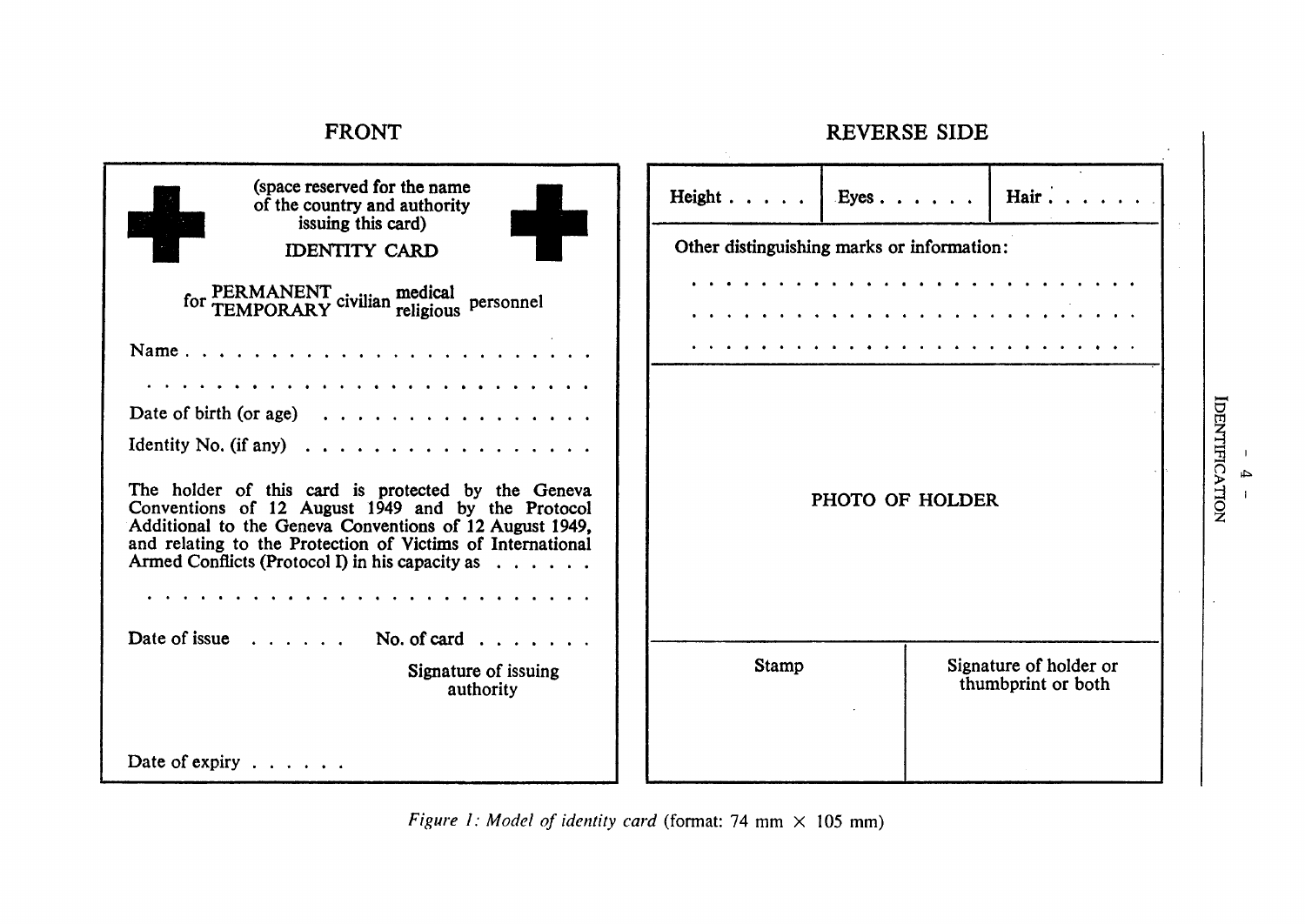CHAPTER II - THE DISTINCTIVE EMBLEM

Article 4 - Shape

The distinctive emblem (red on a white ground) shall be as large as appropriate under the circumstances. For the shapes of the cross, the crescent or the lion and sun', the High Contracting Parties may be guided by the models shown in Figure 2.



*Figure 2: Distinctive emblems in red on a white ground*

## Article 5 - Use

- 1. The distinctive emblem shall, whenever possible, be displayed on a flat surface, on flags or in any other way appropriate to the lay of the land, so that it is visible from as many directions and from as far away as possible, and in particular from the air.
- 2. At night or when visibility is reduced, the distinctive emblem may be lighted or illuminated.
- 3. The distinctive emblem may be made of materials which make it recognizable by technical means of detecting. The red part should be painted on top of black primer paint in order to facilitate its identification, in particular by infrared instruments.
- 4. Medical and religious personnel carrying out their duties in the battle area shall, as far as possible, wear headgear and clothing bearing the distinctive emblem.

<sup>&#</sup>x27;No State has used the emblem of the lion and sun since 1980.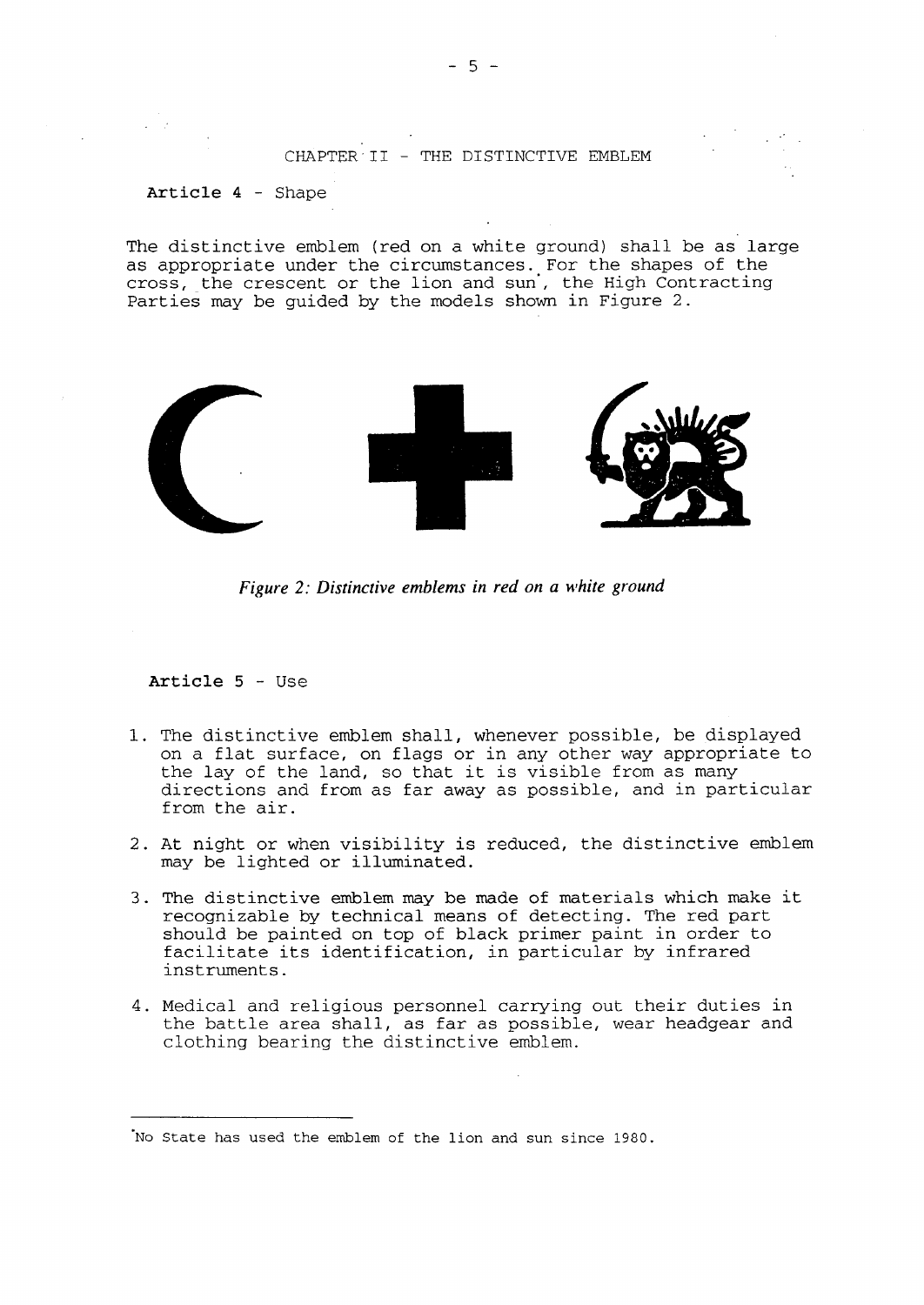#### CHAPTER III - DISTINCTIVE SIGNALS

# **Article 6 -** Use

- 1. All distinctive signals specified in this Chapter may be used by medical units or transports.
- 2. These signals, at the exclusive disposal of medical units and transports, shall not be used for any other purpose, the use of the light signal being reserved (see paragraph 3 below).
- 3. In the absence of a special agreement between the Parties to the conflict reserving the use of flashing blue lights for the identification of medical vehicles, ships and craft, the use of such signals for other vehicles, ships and craft is not prohibited.
- 4. Temporary medical aircraft which cannot, either for lack of time or because of their characteristics, be marked with the distinctive emblem, may use the distinctive signals authorized in this Chapter.

## **Article 7 -** Light signal

- 1. The light signal, consisting of a flashing blue light as defined in the Airworthiness Technical Manual of the International Civil Aviation Organization (ICAO), Doc. 9051, is established for the use of medical aircraft to signal their identity. No other aircraft shall use this signal. Medical aircraft using the flashing blue light should exhibit such lights as may be necessary to make the light signal visible from as many directions as possible.
- 2. In accordance with the provisions of Chapter XIV, para. 4 of the International Code of Signals of the International Maritime Organization (IMO), vessels protected by the Geneva Conventions of 1949 and the Protocol should exhibit one or more flashing blue lights visible from any direction.
- 3. Medical vehicles should exhibit one or more flashing blue lights visible from as far away as possible. The High Contracting Parties and, in particular, the Parties to the conflict which use lights of other colours should give notification of this.
- 4. The recommended blue colour is obtained when its chromaticity is within the boundaries of the International Commission on Illumination (ICI) chromaticity diagram defined by the following equations: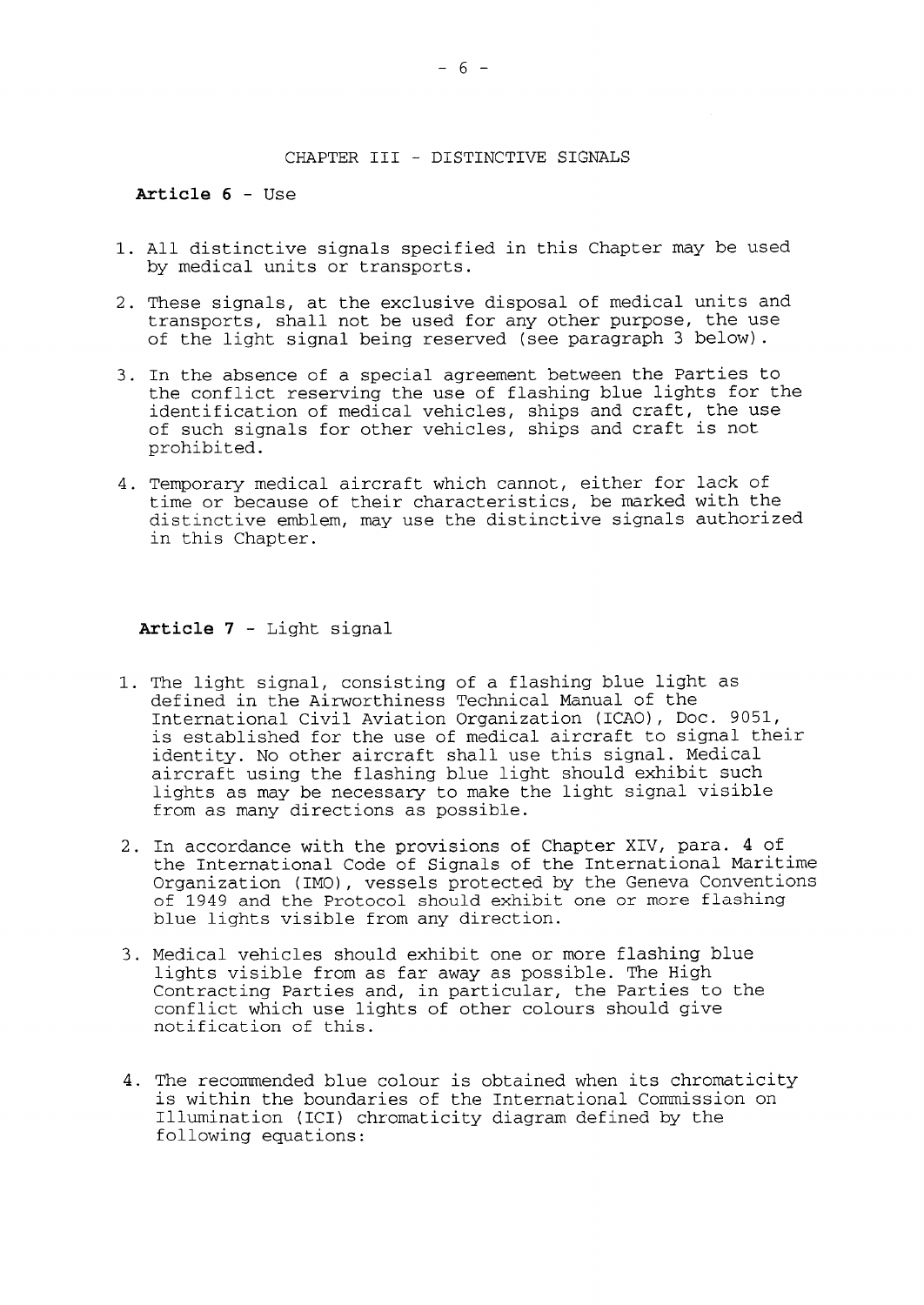| green boundary  |  |                 | $y = 0.065 + 0.805x$ |
|-----------------|--|-----------------|----------------------|
| white boundary  |  | $y = 0.400 - x$ |                      |
| purple boundary |  |                 | $x = 0.133 + 0,600y$ |

The recommended flashing rate of the blue light is between sixty and one hundred flashes per minute.

#### **Article 8 -** Radio signal

- 1. The radio signal shall consist of the urgency signal and the distinctive signal as described in the Radio Regulations (RR Articles 40 and N 40) of the International Telecommunication Union (ITU).
- 2. The radio message preceded by the urgency and distinctive signals mentioned in paragraph 1 shall be transmitted in English at appropriate intervals on a frequency or frequencies specified for this purpose in the Radio Regulations, and shall convey the following data relating to the medical transports concerned:
	- (a) call sign or other recognized means of identification;
	- (b) position;
	- (c) number and type of vehicles;
	- (d) intended route;
	- (e) estimated time en route and of departure and arrival, as appropriate;
	- (f) any other information, such as flight altitude, guarded radio frequencies, languages used and secondary surveillance radar modes and codes.
- 3. In order to facilitate the communications referred to in paragraphs 1 and 2, as well as the communications referred to in Articles 22, 23 and 25 to 31 of the Protocol, the High Contracting Parties, the Parties to a conflict, or one of the Parties to a conflict, acting in agreement or alone, may designate, in accordance with the Table of Frequency Allocations in the Radio Regulations annexed to the International Telecommunication Convention, and publish selected national frequencies to be used by them for such communications. The International Telecommunication Union shall be notified of these frequencies in accordance with procedures approved by a World Administrative Radio Conference.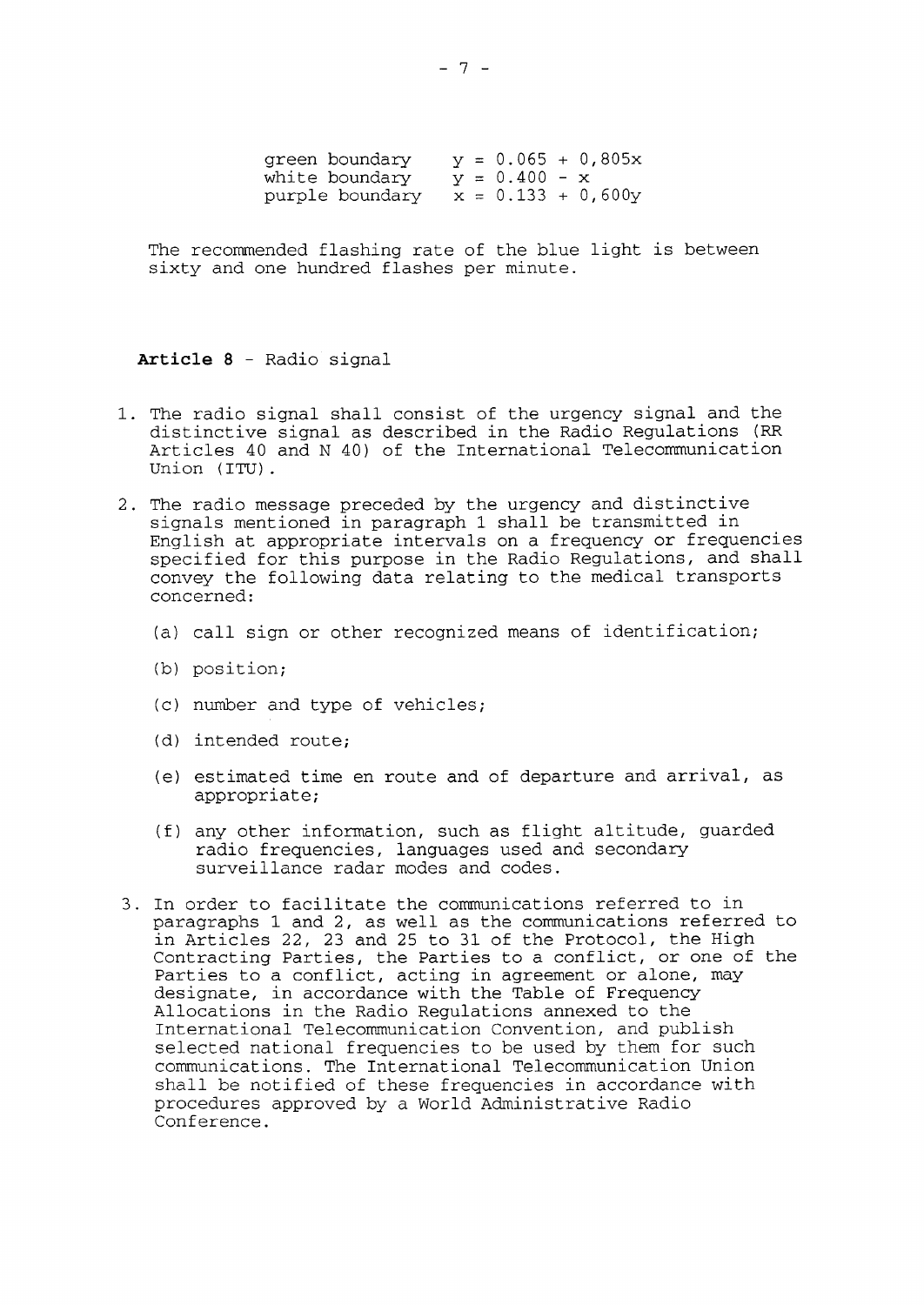**Article 9 -** Electronic identification

- 1. The Secondary Surveillance Radar (SSR) system, as specified in Annex 10 to the Chicago Convention on International Civil Aviation of 7 December 1944, as amended from time to time, may be used to identify and to follow the course of medical aircraft. The SSR mode and code to be reserved for the exclusive use of medical aircraft shall be established by the High Contracting Parties, the Parties to a conflict, or one of the Parties to a conflict, acting in agreement or alone, in accordance with procedures to be recommended by the International Civil Aviation Organization.
- 2. Protected medical transports may, for their identification and location, use standard aeronautical radar transponders and/or maritime search and rescue radar transponders.

It should be possible for protected medical transports to be identified by other vessels or aircraft equipped with secondary surveillance radar by means of a code transmitted by a radar transponder, e.g. in mode 3/A, fitted on the medical transports.

The code transmitted by the medical transport transponder should be assigned to that transport by the competent authorities and notified to all the Parties to the conflict.

3. It should be possible for medical transports to be identified by submarines by the appropriate underwater acoustic signals transmitted by the medical transports.

The underwater acoustic signal shall consist of the call sign (or any other recognized means of identification of medical transport) of the ship preceded by the single group YYY transmitted in morse on an appropriate acoustic frequency, e.g. 5kHz.

Parties to a conflict wishing to use the underwater acoustic identification signal described above shall inform the Parties concerned of the signal as soon as possible, and shall, when notifying the use of their hospital ships, confirm the frequency to be employed.

4. Parties to a conflict may, by special agreement between them, establish for their use a similar electronic system for the identification of medical vehicles, and medical ships and craft.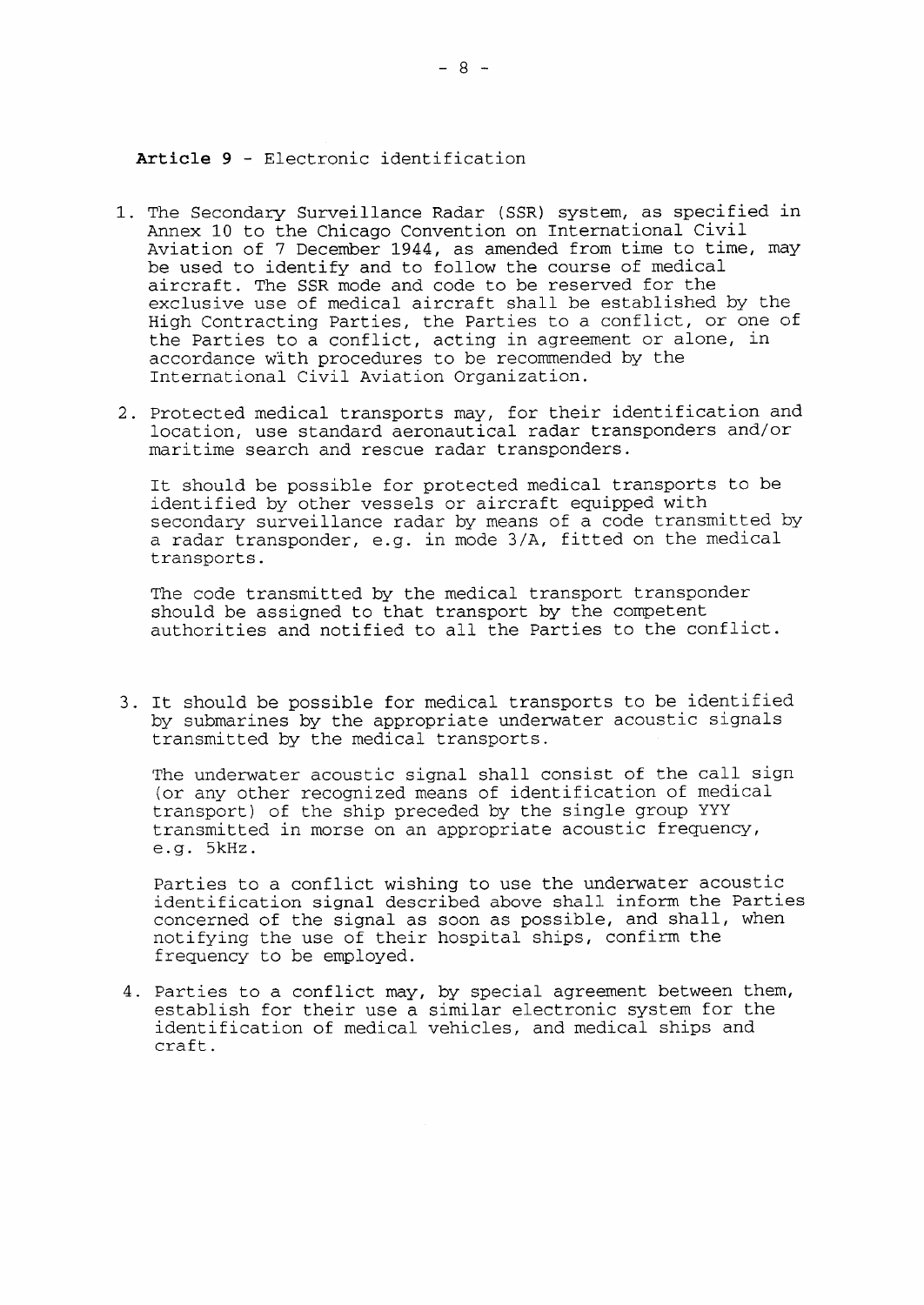CHAPTER IV - COMMUNICATIONS

**Article 10 -** Radiocommunications

- 1. The urgency signal and the distinctive signal provided for in Article 8 may precede appropriate radio communications by medical units and transports in the application of the procedures carried out under Articles 22, 23 and 25 to 31 of the Protocol.
- 2. The medical transports referred to in Articles 40 (Section II, No. 3209) and N 40 (Section III, No. 3214) of the ITU Radio Regulations may also transmit their communications by satellite systems, in accordance with the provisions of Articles 37, N 37 and 59 of the ITU Radio Regulations for the Mobile-Satellite Services.

**Article 11 -** Use of international codes

Medical units and transports may also use the codes and signals laid down by the International Telecommunication Union, the International Civil Aviation Organization and the International Maritime Organization. These codes and signals shall be used in accordance with the standards, practices and procedures established by these Organizations.

**Article 12 -** Other means of communication

When two-way radiocommunication is not possible, the signals provided for in the International Code of Signals adopted by the International Maritime Organization or in the appropriate Annex to the Chicago Convention on International Civil Aviation of 7 December 1944, as amended from time to time, may be used.

**Article 13 -** Flight plans

The agreements and notifications relating to flight plans provided for in Article 29 of the Protocol shall as far as possible be formulated in accordance with procedures laid down by the International Civil Aviation Organization.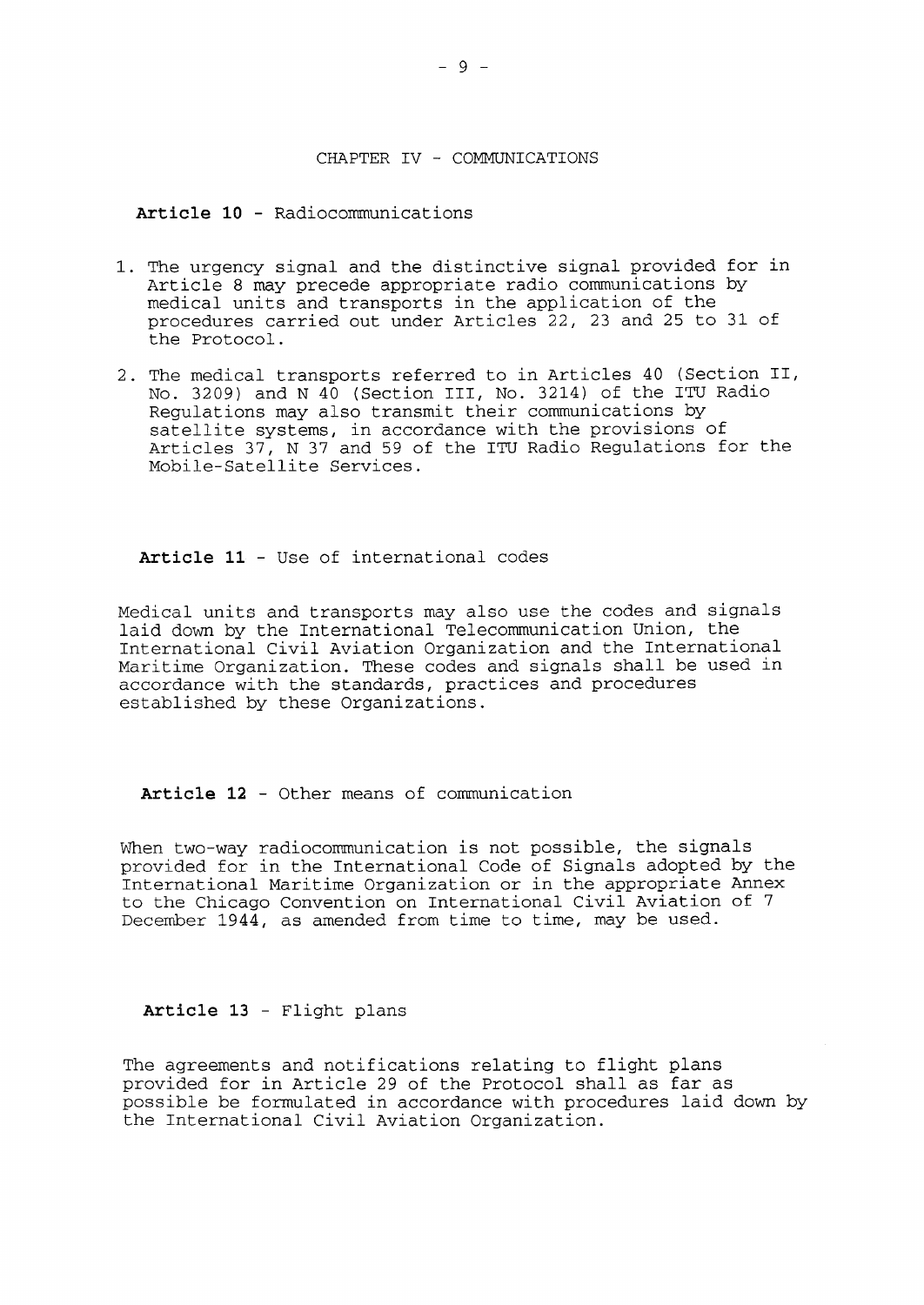**Article 14 -** Signals and procedures for the interception of medical aircraft

If an intercepting aircraft is used to verify the identity of a medical aircraft in flight or to require it to land in accordance with Articles 30 and 31 of the Protocol, the standard visual and radio interception procedures prescribed by Annex 2 to the Chicago Convention on International Civil Aviation of 7 December 1944, as amended from time to time, should be used by the intercepting and the medical aircraft.

## CHAPTER V - CIVIL DEFENCE

**Article 15 -** Identity card

- 1. The identity card of the civil defence personnel provided for in Article 66, paragraph 3, of the Protocol is governed by the relevant provisions of Article 2 of these Regulations.
- 2. The identity card for civil defence personnel may follow the model shown in Figure 3.
- 3. If civil defence personnel are permitted to carry light individual weapons, an entry to that effect should be made on the card mentioned.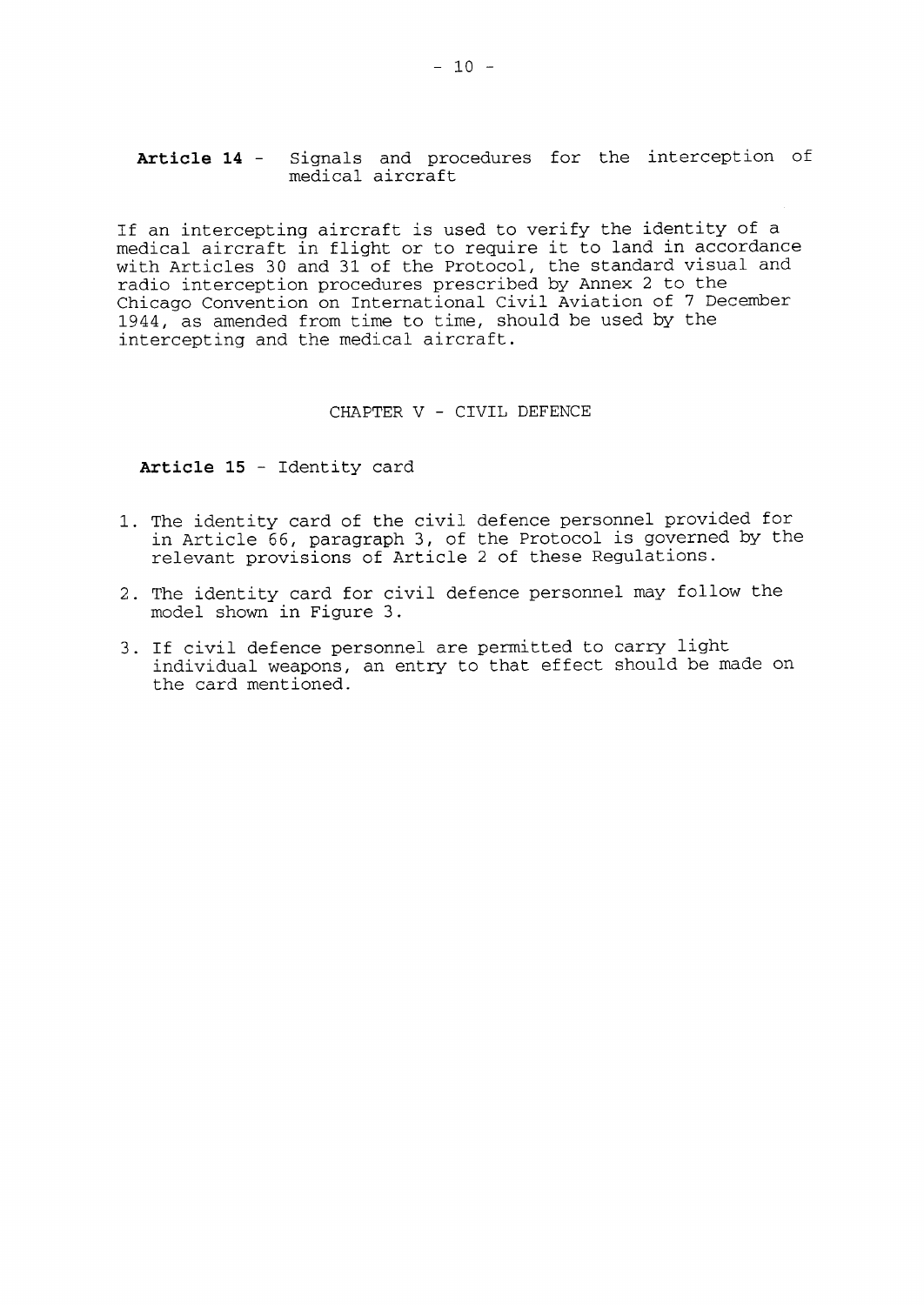| <b>FRONT</b>                                                                                                                                                                                                                                                                                                                                                                              | <b>REVERSE SIDE</b>                         |                      |                                              |  |  |
|-------------------------------------------------------------------------------------------------------------------------------------------------------------------------------------------------------------------------------------------------------------------------------------------------------------------------------------------------------------------------------------------|---------------------------------------------|----------------------|----------------------------------------------|--|--|
| (space reserved for the name)<br>of the country and authority<br>issuing this card)                                                                                                                                                                                                                                                                                                       | Height $\ldots$ .                           | $Eyes \ldots \ldots$ | Hair.                                        |  |  |
|                                                                                                                                                                                                                                                                                                                                                                                           | Other distinguishing marks or information:  |                      |                                              |  |  |
| <b>IDENTITY CARD</b><br>for civil defence personnel                                                                                                                                                                                                                                                                                                                                       |                                             |                      |                                              |  |  |
|                                                                                                                                                                                                                                                                                                                                                                                           |                                             |                      |                                              |  |  |
|                                                                                                                                                                                                                                                                                                                                                                                           |                                             |                      |                                              |  |  |
| Date of birth (or age) $\ldots$ $\ldots$ $\ldots$ $\ldots$ $\ldots$ $\ldots$                                                                                                                                                                                                                                                                                                              |                                             |                      |                                              |  |  |
| Identity No. (if any) $\ldots$ $\ldots$ $\ldots$ $\ldots$ $\ldots$ $\ldots$ $\ldots$<br>The holder of this card is protected by the Geneva<br>Conventions of 12 August 1949 and by the Protocol<br>Additional to the Geneva Conventions of 12 August 1949,<br>and relating to the Protection of Victims of International<br>Armed Conflicts (Protocol I) in his capacity as $\dots \dots$ | PHOTO OF HOLDER<br>$\sim 10^{11}$ m $^{-1}$ |                      |                                              |  |  |
| Date of issue $\ldots$ , $\ldots$ No. of card $\ldots$ , $\ldots$                                                                                                                                                                                                                                                                                                                         |                                             |                      |                                              |  |  |
| Signature of issuing<br>authority                                                                                                                                                                                                                                                                                                                                                         | <b>Stamp</b>                                |                      | Signature of holder or<br>thumbprint or both |  |  |
|                                                                                                                                                                                                                                                                                                                                                                                           |                                             |                      |                                              |  |  |

*Figure 3: Model of identity card for civil defence personnel* (format: 74 mm  $\times$  105 mm)

 $- \frac{11}{11} -$  IDENTIFICATION

 $\mathbb{R}^4$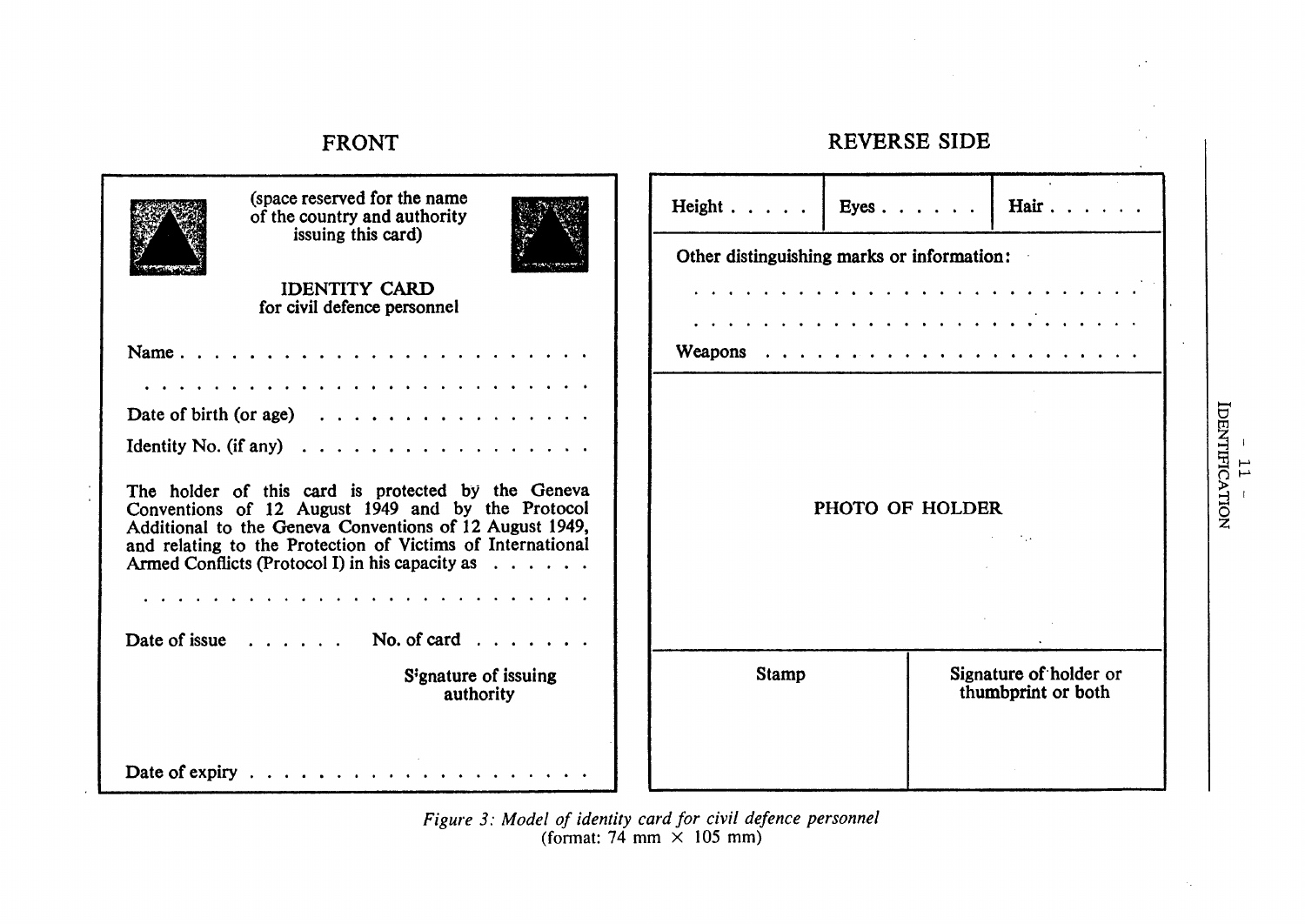Article 16 - International distinctive sign

1. The international distinctive sign of civil defence provided for in Article 66, paragraph 4, of the Protocol is an equilateral blue triangle on an orange ground. A model is shown in Figure 4:



*Figure 4: Blue triangle on an orange ground*

- 2. It is recommended that:
	- (a) if the blue triangle is on a flag or armlet or tabard, the ground to the triangle be the orange flag, armlet or tabard;
	- (b) one of the angles of the triangle be pointed vertically upwards;
	- (c) no angle of the triangle touch the edge of the orange ground.
- 3. The international distinctive sign shall be as large as appropriate under the circumstances. The distinctive sign shall, whenever possible, be displayed on flat surfaces or on flags visible from as many directions and from as far away as possible. Subject to the instructions of the competent authority, civil defence personnel shall, as far as possible, wear headgear and clothing bearing the international distinctive sign. At night or when visibility is reduced, the sign may be lighted or illuminated; it may also be made of materials rendering it recognizable by technical means of detection.